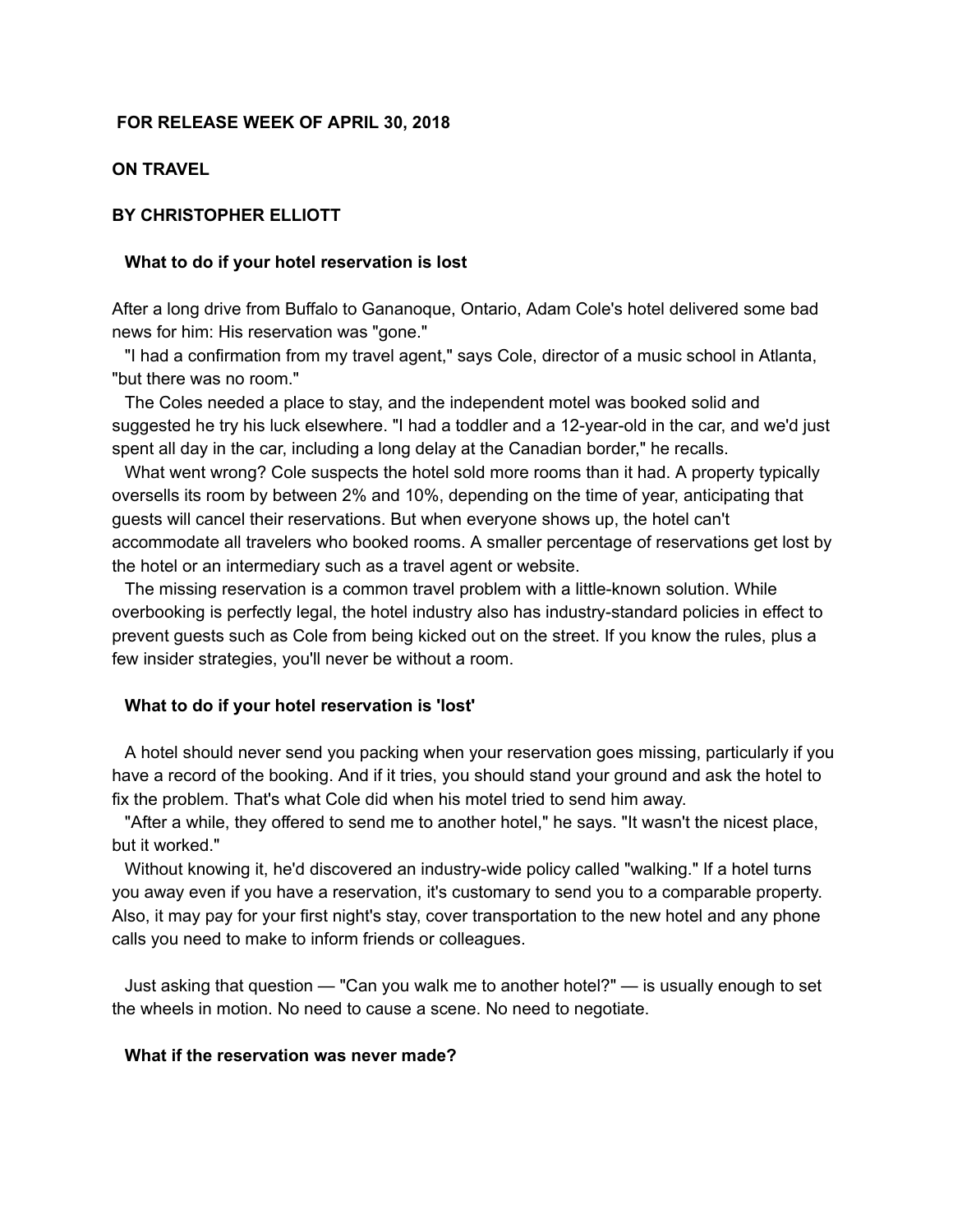But what if the hotel has never heard from you or your travel agent? What if the reservation never existed? That's a little trickier, and it's a problem I've encountered on multiple occasions as a consumer advocate.

"Often, computer systems don't match up, so the confirmation number from the site used to book your stay doesn't always match the reservation number issued by the hotel, causing even more confusion," says Michael Sheridan, an assistant professor of tourism and hospitality management at Temple University.

But there are other ways a reservation can get lost. Smaller hotels with less reliable IT systems may lose reservations, especially those made through a third party such as an agent or online travel agency. The technology is far from perfect.

"Booking directly with the hotel, airline or rental car agency avoids any problems that can occur with a third party or middleman," Sheridan adds.

Whether you book through a third party or not, it's a good idea to keep a copy of your reservation either on your smartphone or as a hard copy. If your reservation goes missing, you have evidence that you at least made a reservation.

# **How to handle a lost reservation**

If you ever find yourself in the same situation as Cole, remain calm. It doesn't matter who lost the reservation. Assigning blame isn't going to get you a room for the night. If anything, it could ensure that you don't have a room. Or, worst-case, that a hotel representative calls the police to have you escorted off the property.

"Stay polite," advises frequent hotel guest Billie Jean Bateson, a fashion consultant from Houston. "Try to convince the clerk to give you a room. If the clerk seems to be helpless, stay polite and ask for a reservations manager or a general manager. Explain the situation calmly and your desire to stay in the place."

Also, call your travel agent. Even an online travel agent should offer a 24-hour phone number where a representative can either find a room at that hotel or a comparable room. If you have the documentation you need and neither your agent nor the hotel will assist you, politely ask to be "walked" to another hotel. Hotel staff will know what they need to do next, and if they don't, you're probably not at a hotel.

#### **Tips for avoiding a missing reservation**

• **Call to confirm before your visit.** Yes, even if you booked directly with the hotel. Verify and confirm your reservation number. If possible, get the name of the employee you speak with and make a note of it. That way, if something goes wrong, you can say, "I spoke with so-and-so in your reservations department. She confirmed this."

• **Double check your dates.** Even veteran travelers get hotel dates wrong. The confusion comes because you're spending at least one night, so your check-in is on one day and the check-out is on the next. I've seen professional travel agents confuse these two times, leaving me standing at the front desk without a reservation.